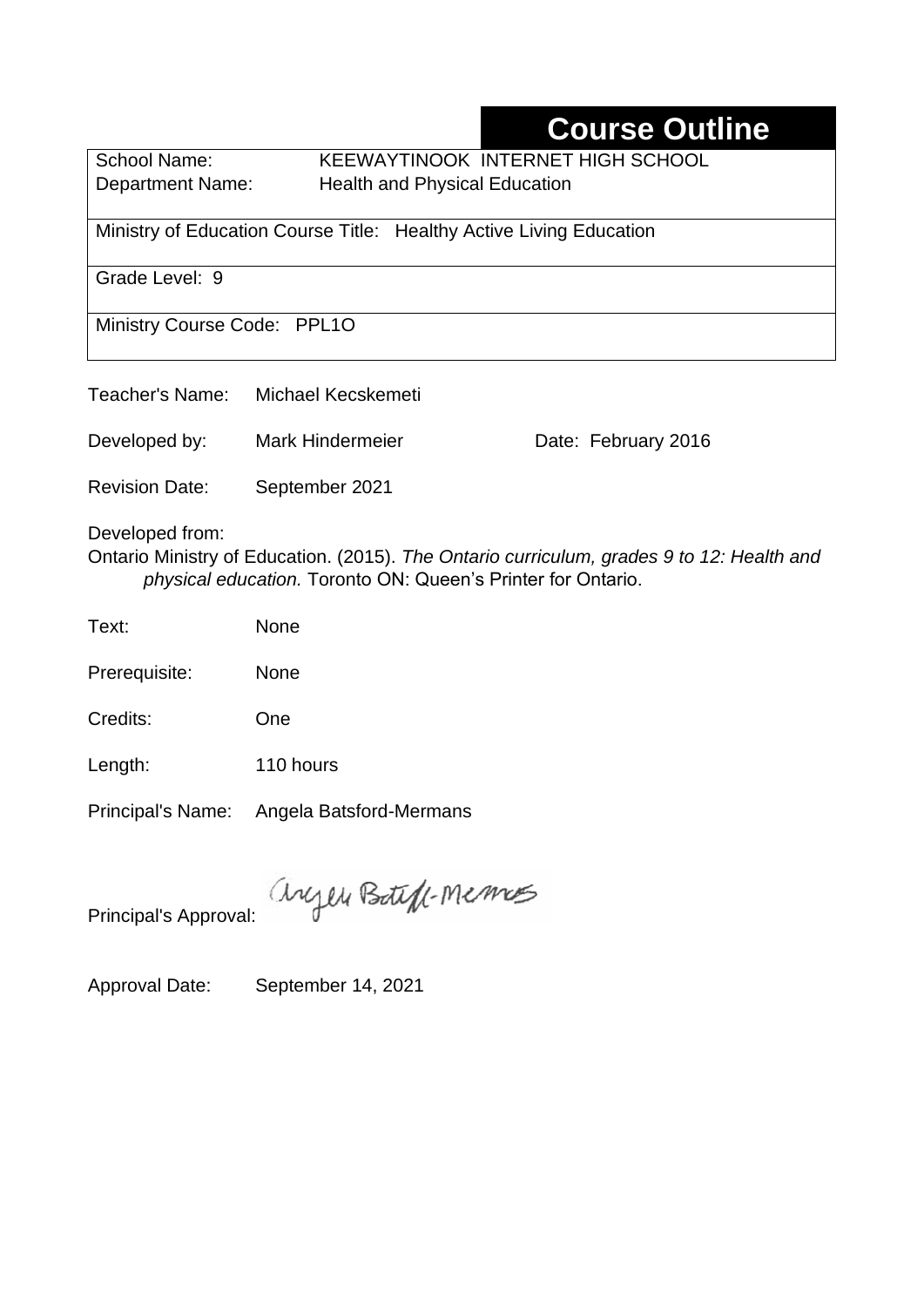## *Course Description/Rationale*

This course equips students with the knowledge and skills they need to make healthy choices now and lead healthy, active lives in the future. Through participation in a wide range of physical activities, students develop knowledge and skills related to movement competence and personal fitness that provide a foundation for active living. Students also acquire an understanding of the factors and skills that contribute to healthy development and learn how their own well-being is affected by, and affects, the world around them. Students build their sense of self, learn to interact positively with others, and develop their ability to think critically and creatively.

# *Overall Curriculum Expectations*

#### **Movement Competence: Skills, Concepts, and Strategies**

- Perform movement skills, demonstrating an understanding of the basic requirements of the skills and applying movement concepts as appropriate, as they engage in a variety of physical activities;
- Apply movement strategies appropriately, demonstrating an understanding of the components of a variety of physical activities, in order to enhance their ability to participate successfully in those activities.

#### **Active Living**

- Participate actively and regularly in a wide variety of physical activities, and demonstrate an understanding of factors that can influence and support their participation in physical activity now and throughout their lives;
- Demonstrate an understanding of the importance of being physically active, and apply physical fitness concepts and practices that contribute to healthy, active living;
- Demonstrate responsibility for their own safety and the safety of others as they participate in physical activities.

#### **Healthy Living**

- Demonstrate an understanding of factors that contribute to healthy development;
- Demonstrate the ability to apply health knowledge and living skills to make reasoned decisions and take appropriate actions relating to their personal health and well-being;
- Demonstrate the ability to make connections that relate to health and well-being how their choices and behaviours affect both themselves and others, and how factors in the world around them affect their own and others' health and well-being.

#### **Living Skills**

• Demonstrate personal and interpersonal skills and the use of critical and creative thinking processes as they acquire knowledge and skills in connection with the expectations in the Active Living, Movement Competence, and Healthy Living strands for this grade.

## *Course Content*

| <b>Unit</b>                                              | Length     |
|----------------------------------------------------------|------------|
| 1. Living Skills                                         | 26.5 hours |
| 2. Healthy Living                                        | 26.5 hours |
| 3. Movement Competence: Skills, Concepts, and Strategies | 31 hours   |
| 4. Active Living                                         | 31 hours   |
| <b>Total</b>                                             | 115 hours  |

### *Unit Descriptions*

#### **Unit 1 – Living Skills**

Living skills help students develop a positive sense of self, as well as effective decision making, conflict resolution, communication, and interpersonal skills. The first part of this unit will deal with decision making where they will use several online resources and quizzes to learn about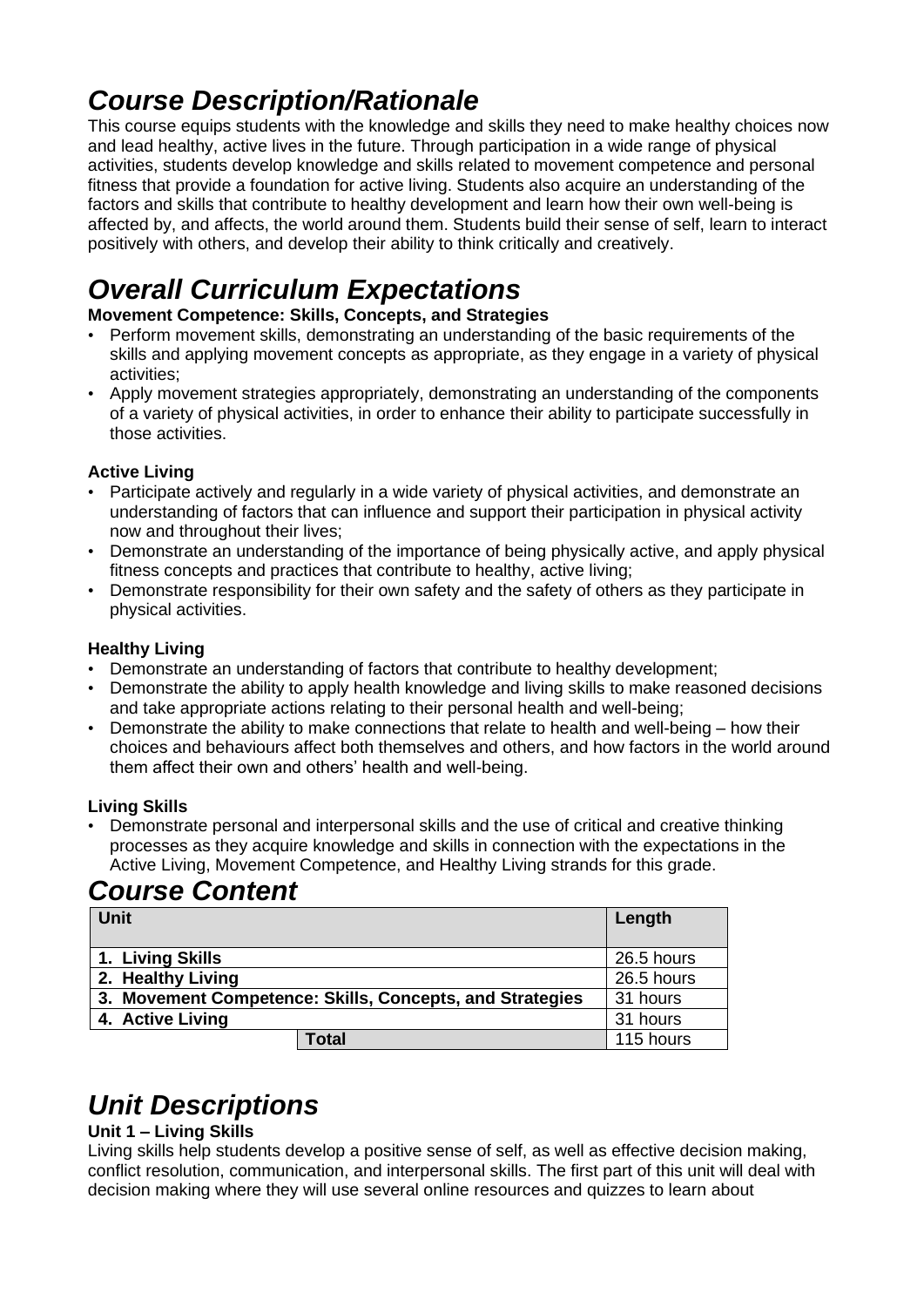themselves, set goals, and then produce action plans to achieve these goals. As well, students will analyze the impacts of the media and culture on their values and goals related to healthy active living. The last two parts of the unit include conflict resolution and social skills. Students will participate in online video-conferencing to engage in social discussion and utilize problem-solving skills to resolve scenarios that are relevant to some of the issues they may face in their home community. They will also be given the chance to participate in in-class activities. Examples include the human knot or blindfold activity where they have to communicate with each other to resolve or achieve a task.

#### **Unit 2 – Healthy Living**

Healthy living addresses the knowledge and skills that students need to make informed decisions related to mental health, healthy growth and sexuality, and personal safety and injury prevention. Students will be able to use this opportunity to research resources available to them both in their community as well as by phone or online. The first topic that will be discussed is substance abuse. Taught in this topic are the definition of a drug, and drugs and their effects. The second topic is growth and sexuality. Taught within this topic are sexuality and gender, stages of sexuality, female and male anatomy, menstrual cycle, pregnancy, STDs, and sexual health. The third topic is personal safety which includes injuries, non-physical abuse, injury prevention, young workers' safety, healthy relationships, and strategies for personal safety. All topics are taught using relevant examples that students may come across in their home communities.

#### **Unit 3 – Movement Competence: Skills, Concepts, and Strategies**

This unit is designed to help students learn how to participate in a wide variety of activities, while also developing the personal movement proficiency and skills necessary to enjoy life fully. Throughout the term, students will learn and participate in a variety of individual or group activities (depending on community and comfort/skill levels of in community mentor): Yoga, snowshoeing, ice hockey, broomball, and ultimate Frisbee. Students may work with their teacher or mentor to substitute another activity for one in this course. Students will be taught the skills and then given a chance to attempt them. This unit focuses not only on the importance of active participation and proper skill development but provides an introduction to new types of activities. Students will learn what activities are available in their communities and how to participate safely.

#### **Unit 4 – Active Living**

Active living focuses on active participation, physical fitness, and safety. This unit addresses the knowledge and skills related to lifelong participation in a variety of sport and recreation activities. As in Unit 3, students will also be doing this unit alongside the others. That is, students will complete physical activities twice a week for at least 60 minutes each session. Each week has a theme with information and activities. The Wii console will help deliver this unit using multiple types of games and sports to help promote physical activity that is fun and indoor during inclement weather as is frequent in Northern Ontario. Students will complete an activity log for each time they participate as well as answering a few questions based on these activities. The activity log will become part of their culminating task at the end of the term. Students will also have the opportunity to explore the benefits of traditional foods in their community and how to choose healthily when faced with a limited selection in small Northern community stores.

### *Teaching/Learning Strategies*

This course is organized into an eight-week series of lessons and activities that are presented to students in remote northern communities via the Internet. The eighth week is used for course consolidation, review, and the final examination. The teacher and students communicate over the Internet through timely activity feedback, emails, messages, video and audio calls. Classroom mentors assume the role of liaison between the teacher and student while also supporting a holistic approach to motivate, engage and support each individual student.

A variety of strategies will be used in the online delivery of this course. Some instructional strategies include:

● Direct instruction (on-line lecture)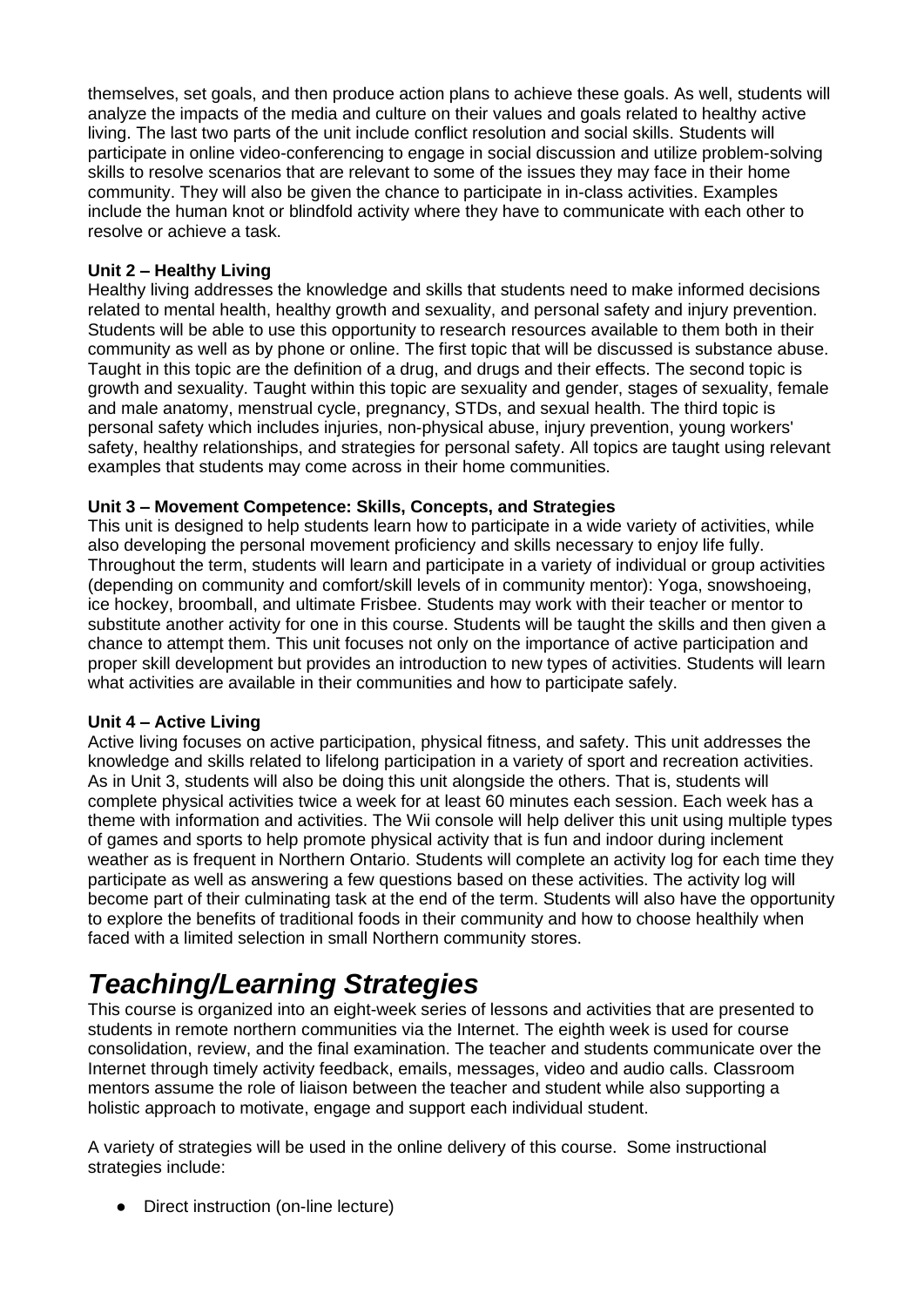- Video-conferences and gym time
- Independent study/ health log
- Group work via online
- Portfolio
- Online inquiry<br>• Independent r
- Independent research
- Active participation
- Video filming/editing
- Internet and multimedia (e.g., human body)
- Use of game console (Wii console; Wii fit)
- Telemedicine High-school CPR training
- Differentiated learning
- Other agencies presentations (KO telemedicine)
- Self-analysis in movement
- Brainstorming
- Practical experience
- Reading
- Role Playing and Case scenarios
- Interviewing
- Teacher analysis
- Presentations
- Questioning

Learning goals will be discussed at the beginning of each assignment and success criteria will be provided to students. The success criteria are used to develop the assessment tools in this course, including rubrics and checklists.

### *Evaluation*

The final grade will be determined as follows (Ontario Ministry of Education, 2010):

- Seventy percent of the grade will be based on evaluation conducted throughout the course. This portion of the grade should reflect the student's most consistent level of achievement throughout the course, although special consideration should be given to more recent evidence of achievement.
- Thirty percent of the grade will be based on a final evaluation administered at or towards the end of the course. This evaluation will be based on evidence from one or a combination of the following: an examination, a performance, an essay, and/or another method of evaluation suitable to the course content. The final evaluation allows the student an opportunity to demonstrate comprehensive achievement of the overall expectations for the course (p. 41).

Ontario Ministry of Education. (2010). *Growing Success: Assessment, evaluation and reporting in Ontario schools*. Toronto ON: Queen's Printer for Ontario.

| Type of<br><b>Assessm</b><br>ent | Category                    | <b>Details</b>                                                                                                                                                                                                                                                                                                    | Weig<br>hting<br>$(\%)$ |
|----------------------------------|-----------------------------|-------------------------------------------------------------------------------------------------------------------------------------------------------------------------------------------------------------------------------------------------------------------------------------------------------------------|-------------------------|
| Term Work<br>(70%)               | Knowledge/<br>Understanding | Identify the requirements, including basic equipment<br>standards, preparation, and specific safety issues that<br>maximize performance and participation in recreation<br>and sport activities<br>Identify facts and myths related to the use and abuse of<br>alcohol, tobacco, and other drugs (e.g., cannabis) | 13                      |
|                                  | Thinking                    | Explain how the school, the local community, and other<br>community agencies are involved in developing<br>strategies to prevent or end the violence in young<br>people's lives;                                                                                                                                  | 19                      |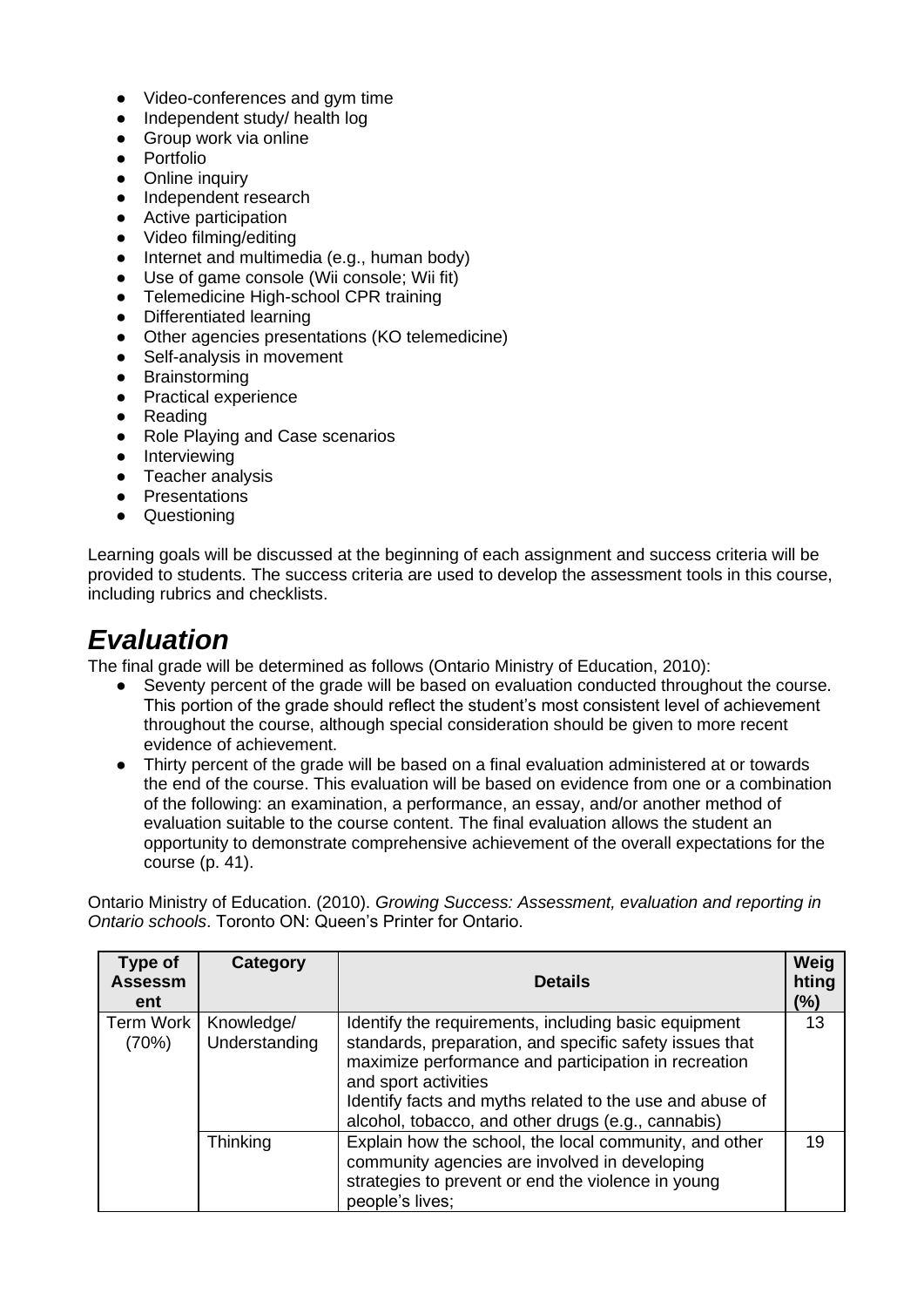|                              |                                  | Identify strategies to deal with emergency situations<br>related to physical activities;                                                                                                                                                                                                                                                                                                                                                                                                                   |                |     |
|------------------------------|----------------------------------|------------------------------------------------------------------------------------------------------------------------------------------------------------------------------------------------------------------------------------------------------------------------------------------------------------------------------------------------------------------------------------------------------------------------------------------------------------------------------------------------------------|----------------|-----|
|                              | Communication                    | Explain appropriate strategies or tactics that enhance<br>performance in specific situations and conditions<br>Describe the benefits of each health-related fitness<br>component and its relationship to active living                                                                                                                                                                                                                                                                                     |                |     |
|                              | Application                      | Participate regularly in physical activities, choosing a<br>wide range of activities (e.g., use of fitbit)<br>Demonstrate and use both decision-making<br>and assertion skills with respect to media influences and<br>peer pressure related to alcohol, tobacco, and other<br>drugs<br>Use appropriately a variety of methods for reaching<br>group agreement<br>Demonstrate the appropriate steps of conflict resolution<br>in situations encountered in class, at school, with friends,<br>and at home. |                | 19  |
| Final<br>Evaluation<br>(30%) | Culminating<br>Activity<br>(15%) | Students will create a portfolio of personal<br>blogs, activity logs, self-appraisals, and a mini<br>reflection of how they can increase daily<br>physical activity and an action plan to achieve<br>their own goals.                                                                                                                                                                                                                                                                                      | K/U            | 3   |
|                              |                                  |                                                                                                                                                                                                                                                                                                                                                                                                                                                                                                            | T              | 4   |
|                              |                                  |                                                                                                                                                                                                                                                                                                                                                                                                                                                                                                            | $\overline{C}$ | 4   |
|                              |                                  |                                                                                                                                                                                                                                                                                                                                                                                                                                                                                                            | A              | 4   |
|                              | Exam                             | 120 minutes assessment of key concepts and                                                                                                                                                                                                                                                                                                                                                                                                                                                                 | K/U            | 3   |
|                              | (15%)                            | applications of physical activity, healthy living,<br>active living and living skills units.                                                                                                                                                                                                                                                                                                                                                                                                               | T              | 4   |
|                              |                                  |                                                                                                                                                                                                                                                                                                                                                                                                                                                                                                            | $\mathsf C$    | 4   |
|                              |                                  |                                                                                                                                                                                                                                                                                                                                                                                                                                                                                                            | A              | 4   |
|                              |                                  |                                                                                                                                                                                                                                                                                                                                                                                                                                                                                                            | <b>TOTAL</b>   | 100 |

### *Assessment/Evaluation Strategies*

A variety of assessment and evaluation methods, strategies and tools are required as appropriate to the expectation being assessed. These include diagnostic, formative, and summative within the course and within each unit.

Assessment *for* learning and assessment *as* learning is obtained through a variety of means, including the following:

- self/peer rubric
- self-appraisals
- work sheets
- checklists
- mind maps
- personal communication
- diagrams
- online discussions participation
- $\bullet$  technology (e.g., Fitbit)

Evidence of student achievement (assessment *of* learning) is collected from various sources, including the following:

- online submissions
- assignments
- projects
- presentations
- tests
- quizzes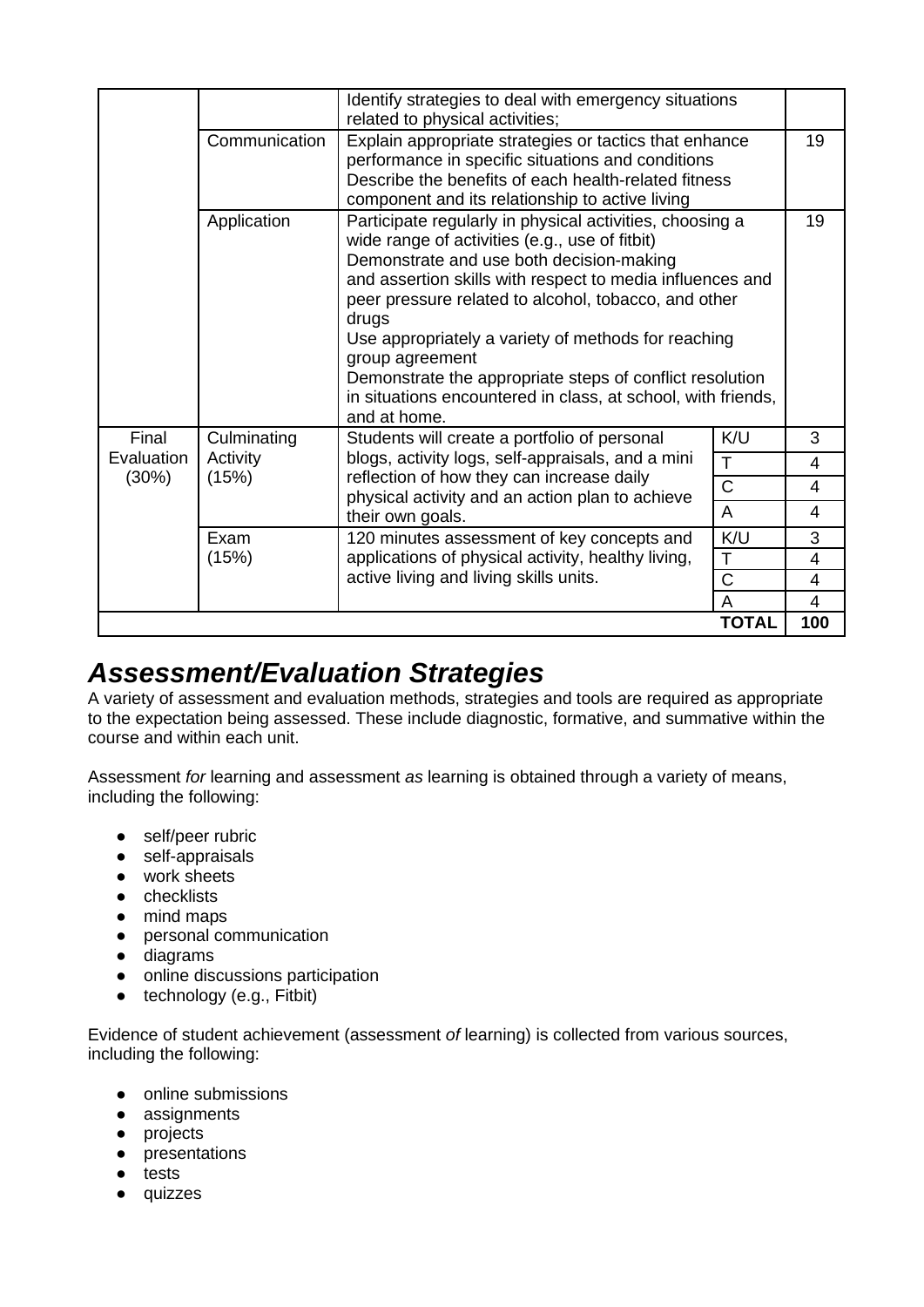- examinations
- ongoing observations of most consistent work, with consideration given to most recent work

The Ministry of Education's 2010 document, *Growing Success*, outlines the seven fundamental principles that guide best practice in the assessment and evaluation of students. KiHS teachers use practices that:

- are fair, transparent, and equitable for all students;
- support all students, including those with special education needs, those who are learning the language of instruction (English or French), and those who are First Nation, Métis, or Inuit;
- are carefully planned to relate to the curriculum expectations and learning goals and, as much as possible, to the interests, learning styles and preferences, needs, and experiences of all students;
- are communicated clearly to students and parents at the beginning of the course and at other points throughout the school year or course;
- are ongoing, varied in nature, and administered over a period of time to provide multiple opportunities for students to demonstrate the full range of their learning;
- provide ongoing descriptive feedback that is clear, specific, meaningful, and timely to support improved learning and achievement;
- develop students' self-assessment skills to enable them to assess their own learning, set specific goals, and plan next steps for their learning (p.6).

### *Resources*

First Nations Health Authority. (n.d.). Eating Healthy. [https://www.fnha.ca/wellness/wellness-and](https://www.fnha.ca/wellness/wellness-and-the-first-nations-health-authority/wellness-streams/eating-healthy)[the-first-nations-health-authority/wellness-streams/eating-healthy](https://www.fnha.ca/wellness/wellness-and-the-first-nations-health-authority/wellness-streams/eating-healthy)

Government of Canada. (2021). Food guide snapshot: Other languages. [https://www.canada.ca/en/health-canada/services/canada-food](https://www.canada.ca/en/health-canada/services/canada-food-guide/resources/snapshot/languages.html)[guide/resources/snapshot/languages.html](https://www.canada.ca/en/health-canada/services/canada-food-guide/resources/snapshot/languages.html)

Government of Canada. (2021). Health Canada.<https://www.canada.ca/en/health-canada.html>

- Government of Canada. (2021). History of Canada's food guides from 1942 to 2007. [https://www.canada.ca/en/health-canada/services/canada-food-guide/about/history-food](https://www.canada.ca/en/health-canada/services/canada-food-guide/about/history-food-guide.html)[guide.ht](https://www.canada.ca/en/health-canada/services/canada-food-guide/about/history-food-guide.html)
- Ontario Ministry of Education. (n.d.). *Indigenous education strategy.* <http://www.edu.gov.on.ca/eng/aboriginal/>
- Ontario Ministry of Education. (2010). *Growing success: Assessment, evaluation and reporting in Ontario schools*.<http://www.edu.gov.on.ca/eng/policyfunding/growSuccess.pdf>
- Ontario Ministry of Education. (2015). *The Ontario curriculum, grades 9 and 10: Health and physical education.* <http://www.edu.gov.on.ca/eng/curriculum/secondary/health9to12.pdf>
- Ontario Ministry of Education. (2016). *Ontario schools, kindergarten to grade 12: Policy and program requirements.* <http://edu.gov.on.ca/eng/document/policy/os/index.html>
- Robidoux, M. & Mason, C. (2017). *A land not forgotten: Indigenous food security and land-based practices in Northern Ontario.* Winnipeg, MB: University of Manitoba Press.
- Temertzoglou, T. (2007). *Healthy active living: Keep fit, stay healthy, have fun: 1st edition*. Ontario: Thompson Educational Publishing.